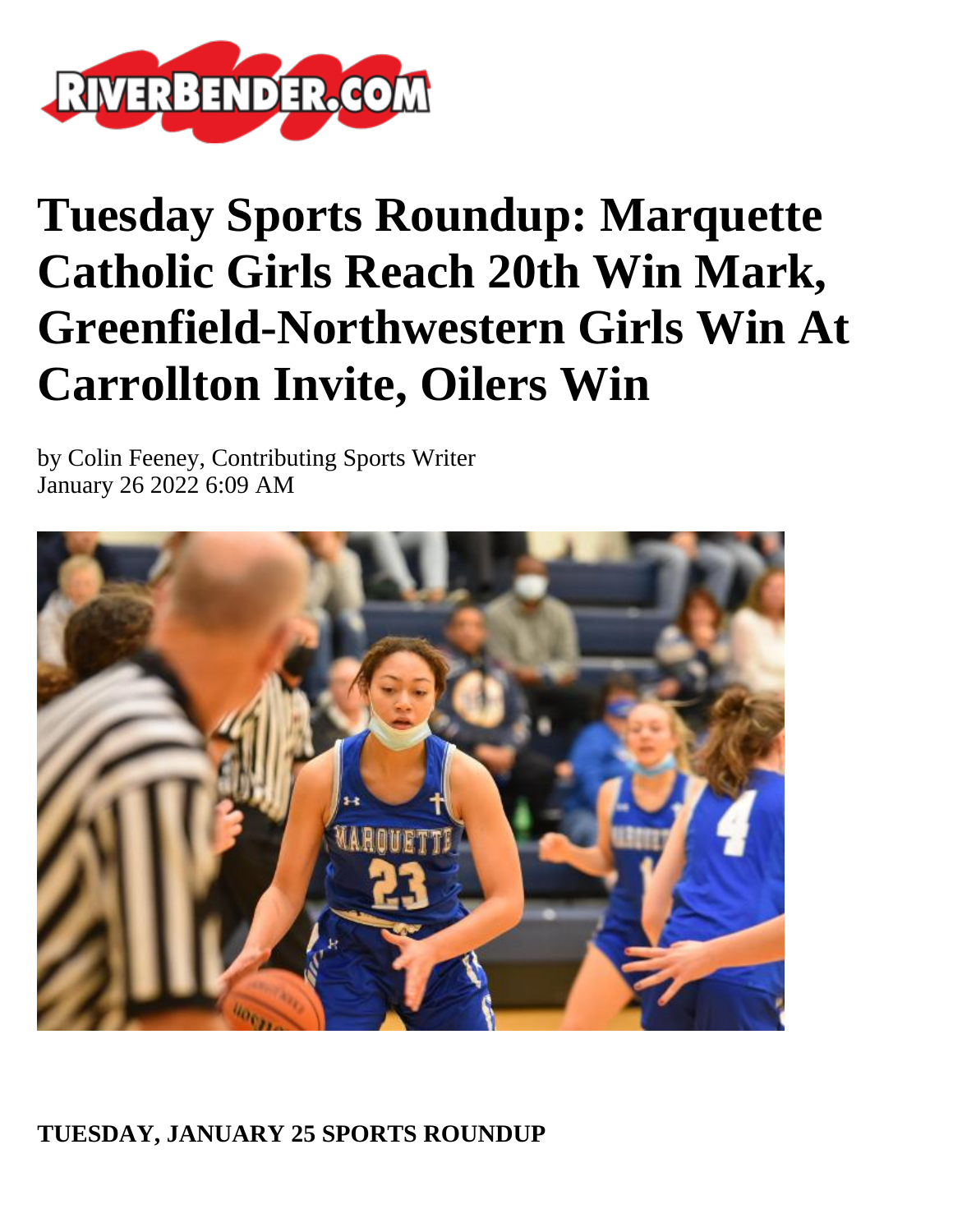## **GIRLS BASKETBALL**

## **REGULAR SEASON**

**MARQUETTE CATHOLIC 53, HIGHLAND 45:** Marquette reached the 20-win level on the season with their victory at Highland's gym.

The Explorers led after the first quarter 16-9, with the Bulldogs cutting the lead to 26-24 at halftime. Marquette went extended the lead back to 36-29 after three quarters, then outscored Highland in the fourth 17-16.

Alyssa Powell, Chloe White and Abby Williams all scored 13 points each to lead the Explorers, while Hayley Porter hit for eight points and Kamryn Fandrey netted six points.

Marquette is now 20-6, while the Bulldogs go to 6-21.

**BELLEVILLE WEST 60, COLLINSVILLE 46:** In a Southwestern Conference game, Belleville West pulled away in the second half to defeat Collinsville at the Maroons' gym.

West led at the end of the first quarter 15-12, but the Kahoks rallied to take a 30-24 lead at halftime. The Maroons came right back to go ahead after three quarters 37-36, then outscored Collinsville in the fourth quarter 21-10.

Jenna Scheller led the Kahoks with 17 points, while Talesha Gilmore had eight points, Elle Guerrero had seven points, Jordan Gary came up with six points, Katie Bardwell had four points, Emma Hrabusicky scored three points and Ricki Merlak scored a single point.

West is now 11-11, while Collinsville slips to 14-12.

In another game on the schedule, Piasa Southwestern defeated Staunton 42-36, while the result of the game between Alton and East St. Louis wasn't available at press time.

## **CARROLLTON LADY HAWK CLASSIC**

**WINCHESTER WEST CENTRAL 48, METRO-EAST LUTHERAN 37:** In the first game of day three of the Lady Hawk Classic in Carrollton, West Central pulled away in the second half to take the win over Metro-East.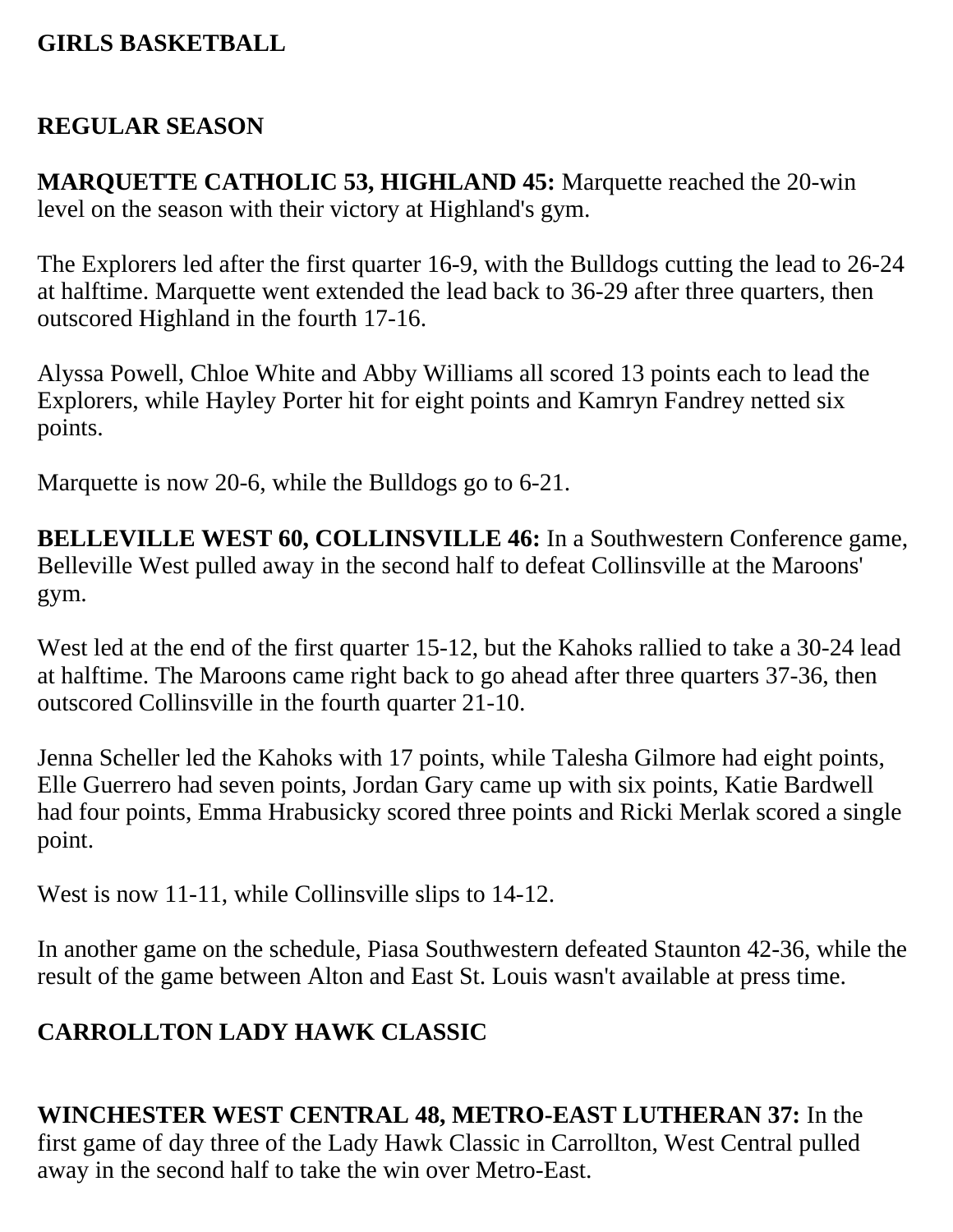The Cougars led from wire-to-wire, holding leads of 14-11, 20-17 and 34-26 after the first three quarters, outscoring the Knights 14-11 in the final quarter to take the win.

Leticia Bennasar led Metro-East with 11 points, while Lexi Bozarth had seven points, Lexi Bozarth scored seven points, Sarah Huber, Claire Sherfy and Cameron Williams had four points each and Emma Lorenz came up with two points.

The Knights are now 1-14 on the season.

**GREENFIELD NORTHWESTERN 54, HARDIN CALHOUN 44:** In the final game of the evening, Northwestern used a big fourth quarter to defeat Calhoun to advance.

The Warriors and Tigers were tied after one quarter 12-12, with Northwestern going ahead at halftime 24-18, then maintained the lead at 36-30 after three quarters. The Tigers then outscored Calhoun 18-14 in the final period to seal the win.

Jaelyn Hill led the Warriors with 19 points, with Audrey Gidman adding 12 points, Ella Sievers had seven points, Kate Zipprich scored four points and Maddie Buchanan hit for two points.

Calhoun is now 5-5 on the season.

In the middle game of the tripleheader, Nokomis defeated Jacksonville Routt Catholic 50-44.

## **BOYS BASKETBALL**

**EAST ALTON-WOOD RIVER 49, GILLESPIE 37: EAWR used a pair of big** middle quarters to take a win over Gillespie at The Pit.

The Miners led after the first quarter 10-9, with the Oilers going ahead at halftime 31- 21, extending the lead to 43-27 after three quarters, with Gillespie outscoring EAWR in the fourth 10-6.

Brayden St. Peters led the Oilers with 11 points, with Seth Slayden scoring 10 points, Devon Green and Zach Lybarger each had eight points, Jakob Gerber came up with six points and both Lucas Moore and Tyler Robinson scored three points apiece.

EAWR is now 8-12, while the Miners go to 2-11.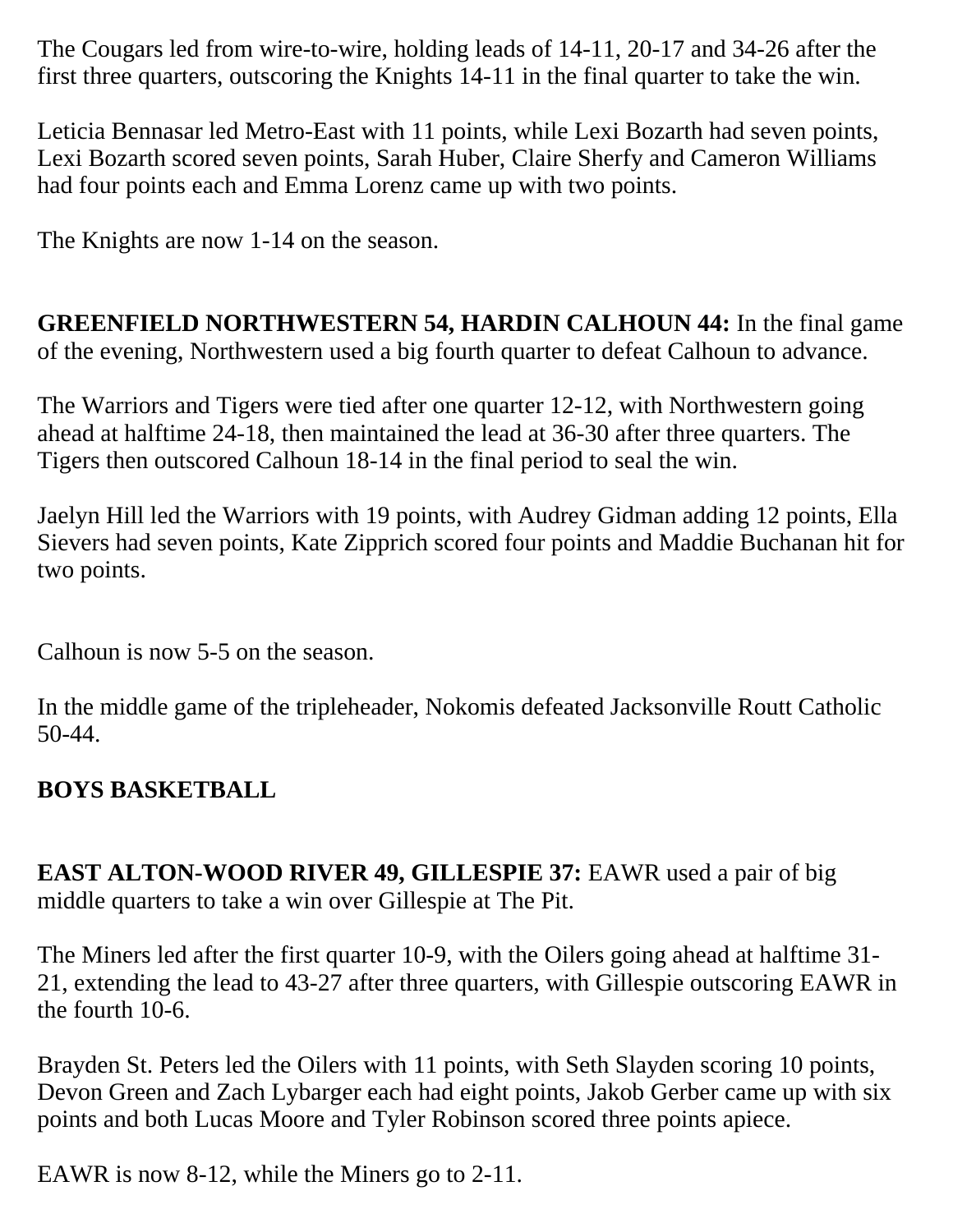**COLLINSVILLE 68, HIGHLAND 42:** Collinsville followed up on their win in the Belleville East Classic by leading from start to finish in their win over Highland at Vergil Fletcher Gym.

The Kahoks held leads of 15-11, 40-23 and 54-33 after the first three quarters, outscoring the Bulldogs in the fourth 14-9.

Jake Wilkinson was one of three Collinsville players in double figures with 17 points, while Matt Clark had 12 points, Deante Franklin came up with 11 points, Nick Horras had nine points, Tray Swygeart scored seven points, Devin Davis had four points and Dayton Horras, Adam Rimar, Matt Shelton and Jamorie Wysinger all had two points each.

The Kahoks are now 17-5, while Highland drops to 9-14.

**MASCOUTAH 69, JERSEY 42:** Mascoutah led all the way through in taking the Mississippi Valley Conference game over Jersey at Havens Gym.

The Indians led all the way, with advantages of 21-10 after the first quarter and 37-25 at halftime, outscoring the Panthers in the second half 32-17.

Tanner Brunaugh led Jersey with 12 points, while Sam Lamer scored nine points, Jaxon Brunaugh score eight points, Edward Roberts hit for seven points, Ayden Kanallakan had five points and Drake Goetten scored three points.

Mascoutah is now 17-4, while the Panthers go to 9-10.

**CONCORD TRIOPIA 49, HARDIN CALHOUN 35:** In the Triopia tournament, the host Trojans pulled away in the fourth quarter to defeat Calhoun and advance.

Triopia led after the first quarter 11-7, with the Warriors coming back to tie the game at halftime 18-18. The Trojans led after the third quarter 31-30, then outscored Calhoun in the fourth 18-5 to take the win.

Connor Longnecker led the Warriors with 10 points, while Chase Caselton hit for nine points, Chase Ralston and Cade Sievers had six points each and Cole Lorsbach scored four points.

In other games on the Tuesday program, Litchfield won at Staunton 46-40, Granite City nipped Belleville East at home 63-62, Carlinville defeated Springfield Lutheran 50-21, Belleville Althoff Catholic got past Marquette Catholic 50-48 and Triad defeated Trenton Wesclin 44-37.